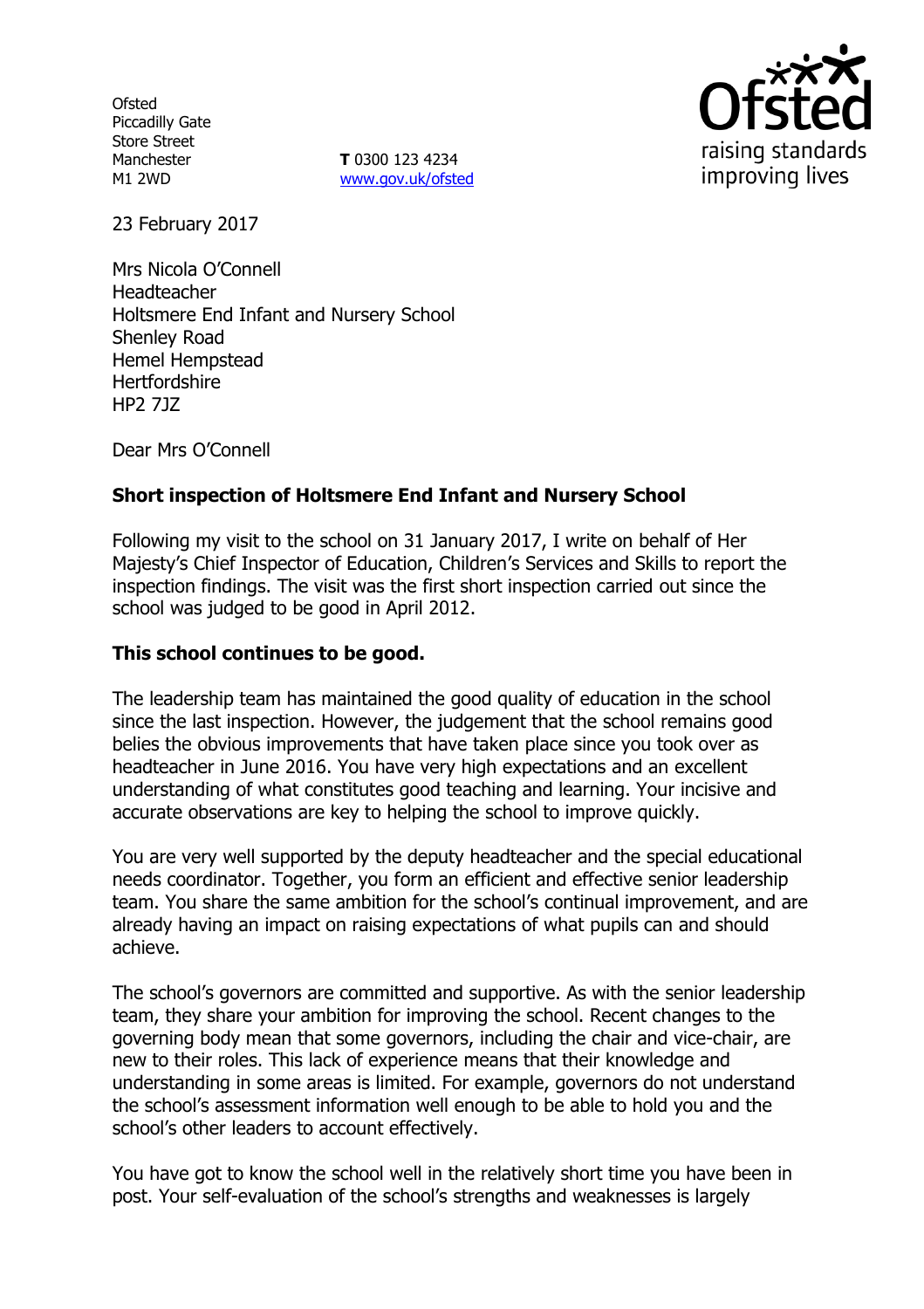

accurate. You have developed an appropriate school development plan, but aspects of this could be strengthened in order for it to be a more useful document for governors to use to hold the school's leaders to account. For example, making targets more sharply focused, including information about how successful outcomes will be measured and the timescales to show when they should have been achieved, would make it much easier for governors to see whether leaders are taking appropriate and effective action.

Pupils behave very well at Holtsmere because teachers' expectations are high and the new behaviour system is used effectively. Routines are established well so that pupils know what is expected of them and what they are supposed to do at different points in the day. Strong relationships between staff and pupils are a particular strength. Pupils enjoy school because teachers give them interesting things to do and they make learning fun.

Parents are very positive about the school. Of the parents who responded to Parent View, Ofsted's online questionnaire, 98% said that they would recommend the school to others. Many parents were positive in their written responses to the survey such as, 'My child is very happy at the school and I am happy as a parent with the school and all it provides.' Another parent said that the school: 'has a wonderful community feeling, where parents are welcomed to be engaged in their child's learning and development as much as possible in school life, and participate along with their children in certain activities in the school'. There were no negative comments.

The areas for improvement from the previous inspection focused on writing, improving attendance and developing the outdoor area in the early years to provide more challenge for children. Although there is still work to do in these areas, it is clear that the school has taken appropriate action to address them in the time since the last inspection.

## **Safeguarding is effective.**

The leadership team has ensured that all safeguarding arrangements are fit for purpose and that records are detailed and of high quality. Appropriate processes are in place to ensure that only suitable people are employed to work with children. All necessary checks are made, and the school's single central record of these checks meets statutory requirements.

The school has an appropriately high focus on child protection. Staff are alert to the early signs of neglect and abuse and, as a result, actions are put in place when necessary. For example, the special educational needs coordinator regularly attends meetings with other professionals, and parents, in order to ensure that appropriate support is put in place for families who need it.

# **Inspection findings**

 $\blacksquare$  In order to check whether the school remains good, I followed a number of lines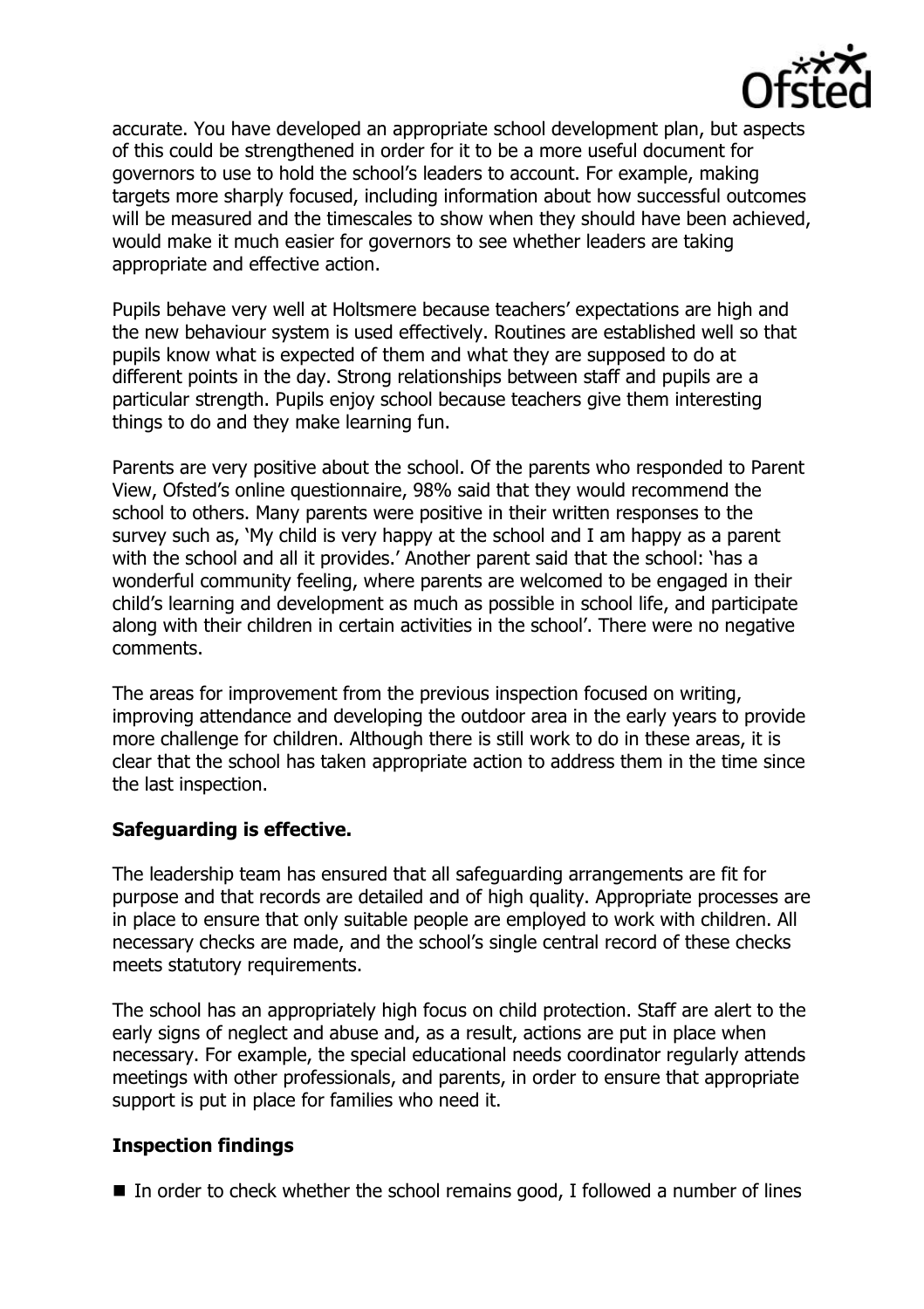

of enquiry. The first was whether current disadvantaged pupils make good progress in reading, writing and mathematics. I chose to look at this area because this group of pupils did not achieve as well as other pupils by the time they reached the end of Year 2 in 2016. Similarly, a smaller proportion of disadvantaged children reached a good level of development by the end of Reception than non-disadvantaged children.

- You and the deputy headteacher monitor the progress that this group of pupils makes very carefully. You have very high expectations for all the pupils in the school and disadvantaged pupils are no exception. Current disadvantaged pupils overall are making good progress. Where a very few individual pupils are not making good progress, you know who they are and precisely why this is the case. Although there are reasons why some pupils are making slower progress, you do not allow these reasons to become excuses.
- The second area that I explored is whether pupils who have special educational needs and/or disabilities make good progress. Again, the progress of this group of pupils is tracked and monitored accurately and well. Overall, pupils who have special educational needs and/or disabilities make good progress. Where progress is less strong, there are clear and justifiable reasons for this.
- $\blacksquare$  The next area that I looked at is the progress that children make during their time in early years. The proportion of children who reach a good level of development has remained steady over the last three years but has not kept pace with improvements nationally so remains below the national average. In 2016, outcomes for boys lagged behind those of girls.
- On average, children enter the Reception Year with skills and abilities that are below those typical of their age. Not all children who attend the school's Nursery go on to join the main school. Some children move into the Reception classes as the school year progresses so have less time in early years than others. It is clear that children make good progress from their lower starting points. There is no difference in outcomes for boys and girls this year.
- $\blacksquare$  The teaching of early writing skills is not as effective as it could be. Too few children make rapid progress in learning the rudiments of writing in early years, and this limits the proportion of children who can be considered to have reached a good level of development. You are already aware of this relative weakness and have put measures in place to improve it. For example, you arranged for an adviser from the local authority to work with staff on ways to develop early writing. Changes have already been made in response to this advice but it is too soon to see its impact on children's progress.
- $\blacksquare$  The final issue that I looked at was whether any groups of pupils are disadvantaged by low attendance. I chose to look at this because the last available published data shows that attendance is below the national average. It also shows that the absence rate of disadvantaged pupils and those who have special educational needs and/or disabilities is in the highest 10% of schools nationally. Improving attendance was an area for development after the last inspection.
- Although attendance remains below the national average, there is a clear upward trend. You and the school's office manager track and monitor pupils' attendance